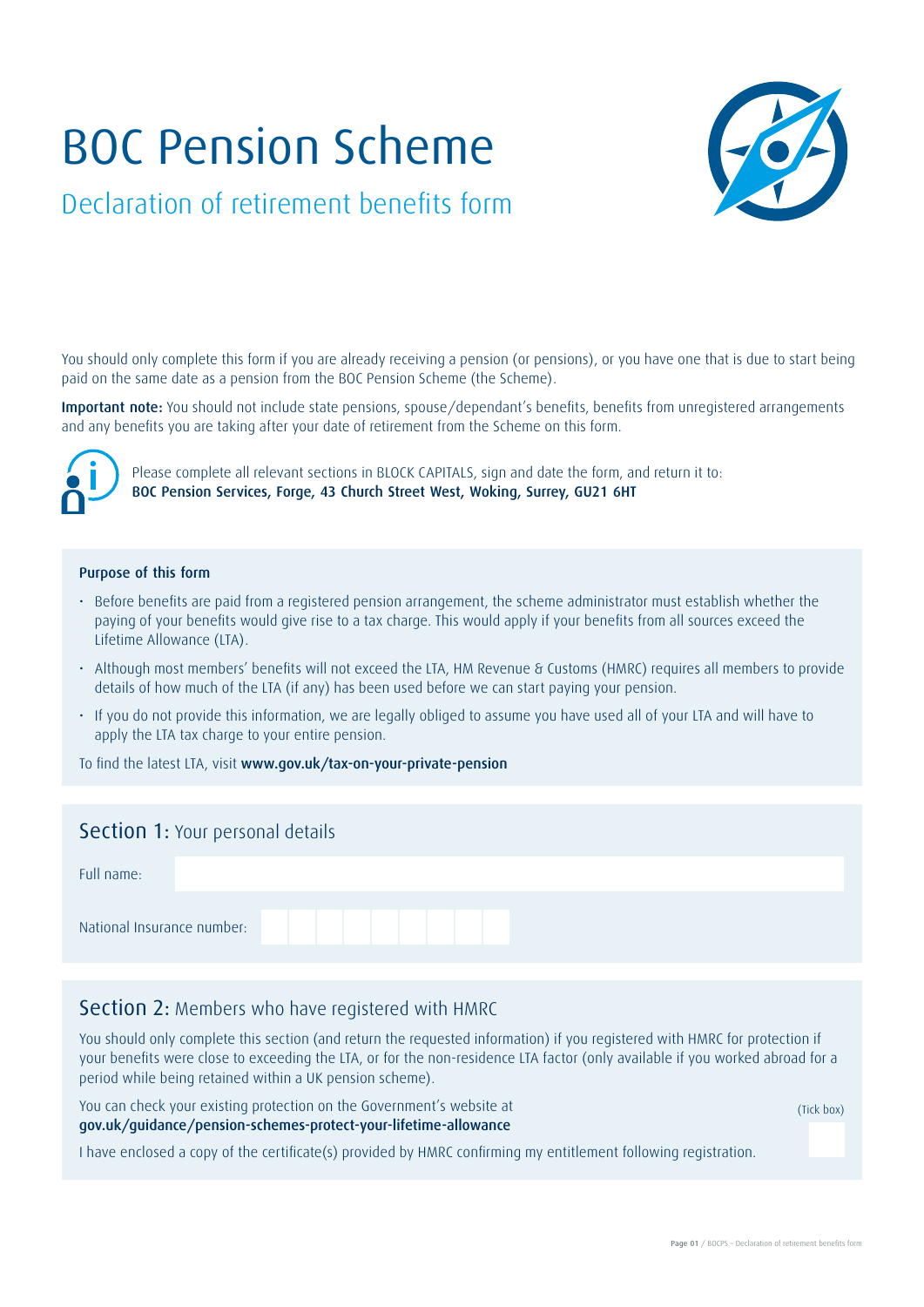| <b>Section 3:</b> Details of your other pension benefits                                                                                                                                                                        |                             |                                           |                                                  |               |        |  |  |  |  |  |  |
|---------------------------------------------------------------------------------------------------------------------------------------------------------------------------------------------------------------------------------|-----------------------------|-------------------------------------------|--------------------------------------------------|---------------|--------|--|--|--|--|--|--|
| Name of previous pension arrangement:                                                                                                                                                                                           |                             |                                           |                                                  |               |        |  |  |  |  |  |  |
| Date pension started:                                                                                                                                                                                                           | $D$ $D$ $M$ $M$ $Y$ $Y$ $Y$ |                                           | Tax-free cash taken:                             | $-\mathsf{F}$ |        |  |  |  |  |  |  |
| Percentage of LTA used:                                                                                                                                                                                                         |                             | $0/0^*$                                   | <b>OR</b> Current value of pension in payment:   | Æ             | a year |  |  |  |  |  |  |
| (Delete as appropriate)<br>If you're taking this benefit on the same date as your Scheme benefits, please let us know<br>Before / After<br>if we should notionally treat it as being paid before or after your Scheme benefits. |                             |                                           |                                                  |               |        |  |  |  |  |  |  |
| Name of previous pension arrangement:                                                                                                                                                                                           |                             |                                           |                                                  |               |        |  |  |  |  |  |  |
| Date pension started:                                                                                                                                                                                                           | $D$ $D$ $M$ $M$ $Y$ $Y$ $Y$ |                                           | Y<br>Tax-free cash taken:                        | $\mathsf{f}$  |        |  |  |  |  |  |  |
| Percentage of LTA used:                                                                                                                                                                                                         |                             | $0/0^*$                                   | <b>OR</b> Current value of pension in payment: £ |               | a year |  |  |  |  |  |  |
| If you're taking this benefit on the same date as your Scheme benefits, please let us know<br>if we should notionally treat it as being paid before or after your Scheme benefits.                                              |                             | (Delete as appropriate)<br>Before / After |                                                  |               |        |  |  |  |  |  |  |
| * Your pension provider(s) should confirm this figure.                                                                                                                                                                          |                             |                                           |                                                  |               |        |  |  |  |  |  |  |

Important note: If you need more space, please supply details of additional arrangements on a separate piece of paper.

# Section 4: Overseas transfers out on or after 6 April 2006

You should only complete this section if an overseas transfer out has been made (or is due to be made) on your behalf on or after 6 April 2006 and before your retirement date from the Scheme.

| D   D   M   M   Y   Y   Y   Y   Y |  |  |  |
|-----------------------------------|--|--|--|
|                                   |  |  |  |
| Coction E. Declaration            |  |  |  |

## Section 5: Declaration

I confirm that the details provided are correct to the best of my knowledge and belief.

| Signed: | Date: |  | . . | $\mathbf{1}$ V $\mathbf{1}$ |  |  |
|---------|-------|--|-----|-----------------------------|--|--|
|         |       |  |     |                             |  |  |